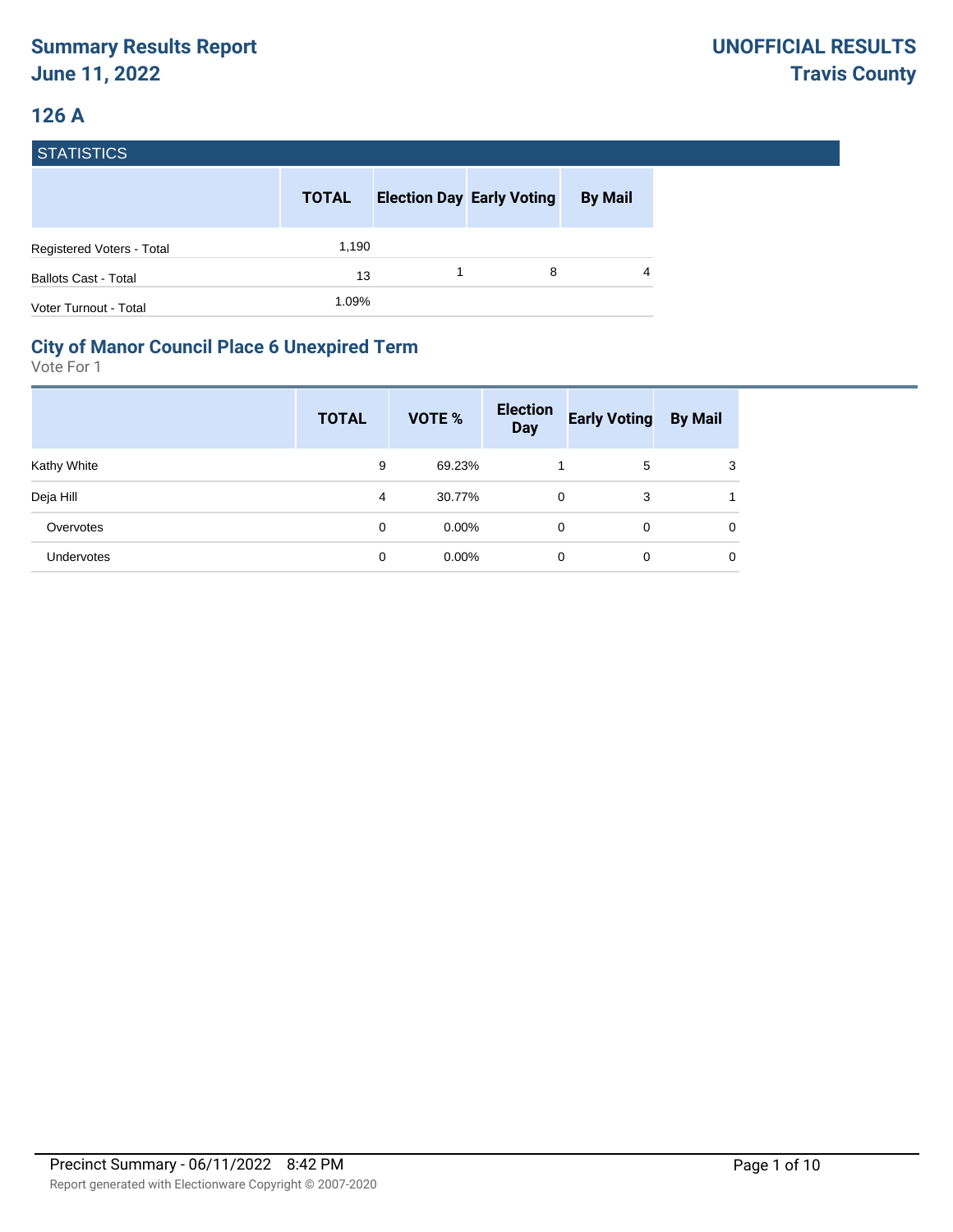| <b>STATISTICS</b>                |              |   |                                  |                |
|----------------------------------|--------------|---|----------------------------------|----------------|
|                                  | <b>TOTAL</b> |   | <b>Election Day Early Voting</b> | <b>By Mail</b> |
| <b>Registered Voters - Total</b> | 1,993        |   |                                  |                |
| <b>Ballots Cast - Total</b>      | 26           | 4 | 15                               |                |
| Voter Turnout - Total            | 1.30%        |   |                                  |                |

#### **City of Manor Council Place 6 Unexpired Term**

|                   | <b>TOTAL</b> | VOTE %   | <b>Election</b><br><b>Day</b> | <b>Early Voting</b> | <b>By Mail</b> |
|-------------------|--------------|----------|-------------------------------|---------------------|----------------|
| Kathy White       | 6            | 23.08%   |                               |                     | $\overline{4}$ |
| Deja Hill         | 20           | 76.92%   | 3                             | 14                  | 3              |
| Overvotes         | 0            | $0.00\%$ | 0                             | 0                   | $\mathbf 0$    |
| <b>Undervotes</b> | 0            | $0.00\%$ | 0                             | 0                   | 0              |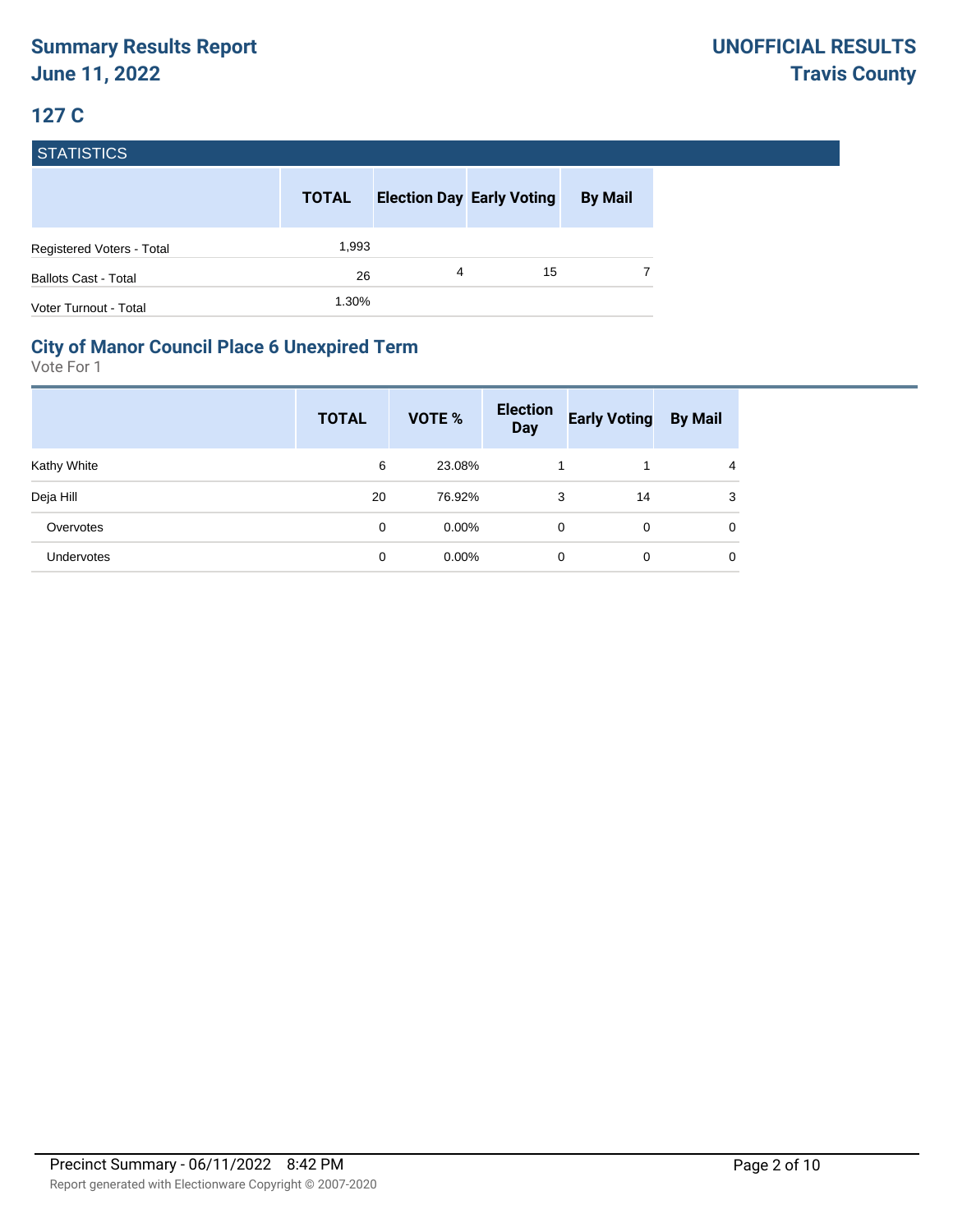| <b>STATISTICS</b>                |              |   |                                  |                |
|----------------------------------|--------------|---|----------------------------------|----------------|
|                                  | <b>TOTAL</b> |   | <b>Election Day Early Voting</b> | <b>By Mail</b> |
| <b>Registered Voters - Total</b> | 33           |   |                                  |                |
| <b>Ballots Cast - Total</b>      | $\Omega$     | 0 | 0                                | 0              |
| Voter Turnout - Total            | 0.00%        |   |                                  |                |

#### **City of Manor Council Place 6 Unexpired Term**

|                   | <b>TOTAL</b> | VOTE % | <b>Election</b><br><b>Day</b> | <b>Early Voting By Mail</b> |   |
|-------------------|--------------|--------|-------------------------------|-----------------------------|---|
| Kathy White       | 0            |        | 0                             | 0                           | 0 |
| Deja Hill         | 0            |        | 0                             | 0                           | 0 |
| Overvotes         | 0            |        | 0                             | 0                           | 0 |
| <b>Undervotes</b> | 0            |        | 0                             | 0                           | 0 |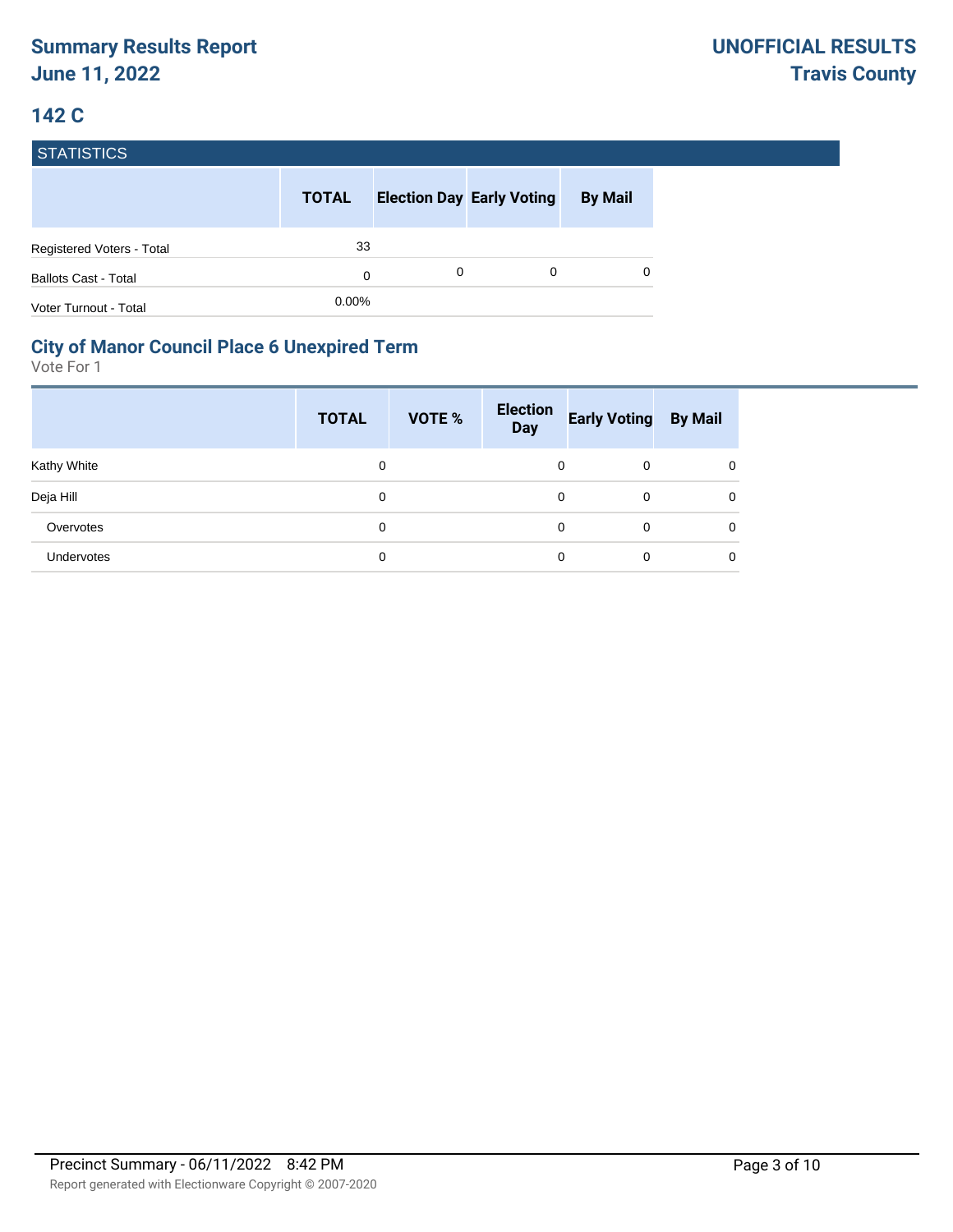| <b>STATISTICS</b>                |              |   |                                  |                |
|----------------------------------|--------------|---|----------------------------------|----------------|
|                                  | <b>TOTAL</b> |   | <b>Election Day Early Voting</b> | <b>By Mail</b> |
| <b>Registered Voters - Total</b> | 1,889        |   |                                  |                |
| <b>Ballots Cast - Total</b>      | 9            | 4 | 2                                | 3              |
| Voter Turnout - Total            | 0.48%        |   |                                  |                |

#### **City of Manor Council Place 6 Unexpired Term**

|             | <b>TOTAL</b> | VOTE %   | <b>Election</b><br><b>Day</b> | <b>Early Voting</b> | <b>By Mail</b> |
|-------------|--------------|----------|-------------------------------|---------------------|----------------|
| Kathy White | 2            | 22.22%   | 2                             | 0                   | 0              |
| Deja Hill   | 7            | 77.78%   | 2                             | 2                   | 3              |
| Overvotes   | 0            | $0.00\%$ | 0                             | 0                   | $\mathbf 0$    |
| Undervotes  | 0            | $0.00\%$ | 0                             | 0                   | 0              |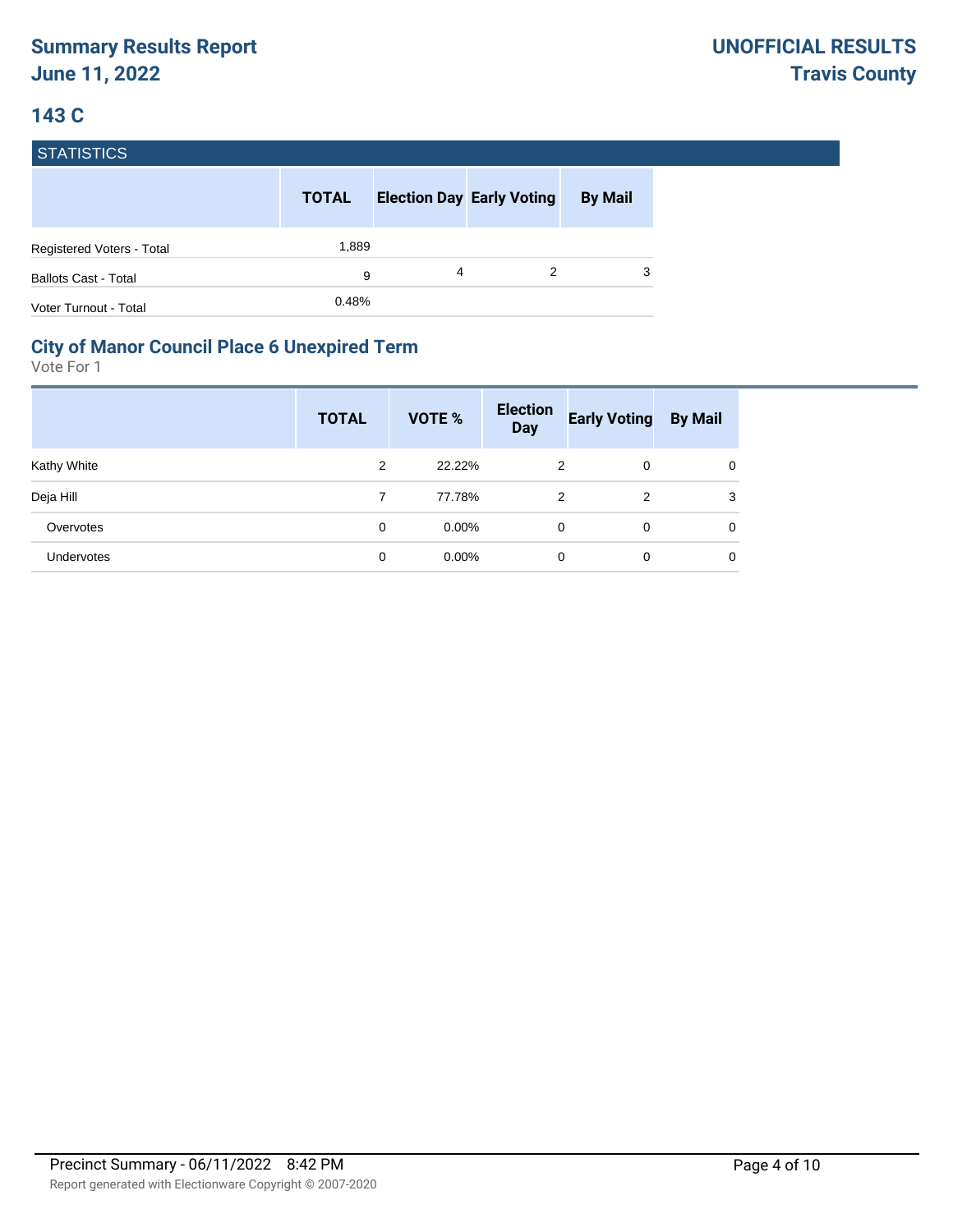#### **144 B**

| <b>STATISTICS</b>                |              |   |                                  |                |
|----------------------------------|--------------|---|----------------------------------|----------------|
|                                  | <b>TOTAL</b> |   | <b>Election Day Early Voting</b> | <b>By Mail</b> |
| <b>Registered Voters - Total</b> | 2,184        |   |                                  |                |
| <b>Ballots Cast - Total</b>      | 20           | 6 | 11                               | 3              |
| Voter Turnout - Total            | 0.92%        |   |                                  |                |

#### **City of Manor Council Place 6 Unexpired Term**

|                   | <b>TOTAL</b> | VOTE %   | <b>Election</b><br><b>Day</b> | <b>Early Voting</b> | <b>By Mail</b> |
|-------------------|--------------|----------|-------------------------------|---------------------|----------------|
| Kathy White       | 12           | 60.00%   | 3                             | 8                   |                |
| Deja Hill         | 8            | 40.00%   | 3                             | 3                   | 2              |
| Overvotes         | 0            | $0.00\%$ | 0                             | 0                   | $\mathbf 0$    |
| <b>Undervotes</b> | 0            | $0.00\%$ | 0                             | 0                   | $\mathbf 0$    |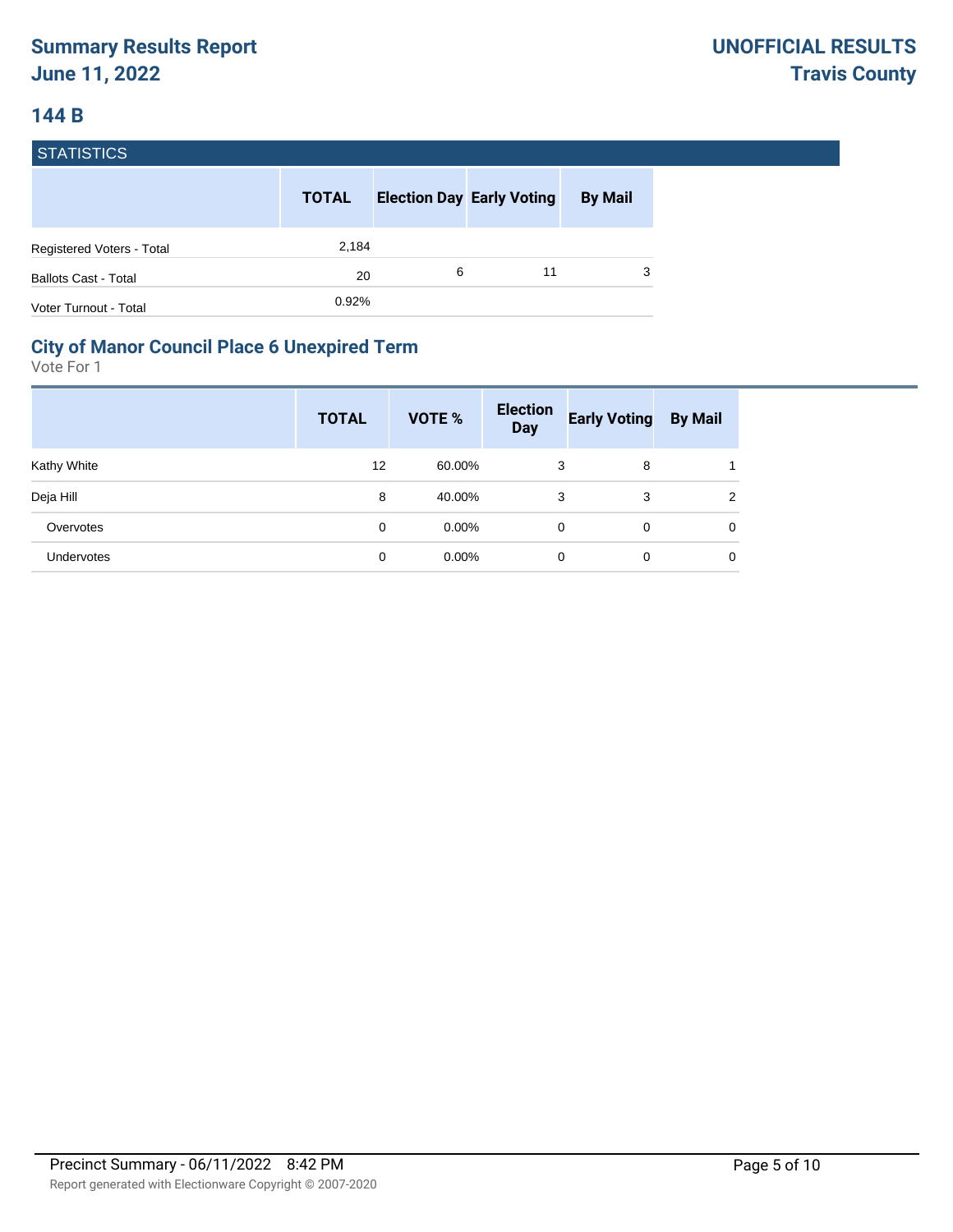### **145 I**

| <b>STATISTICS</b>           |              |   |                                  |                |
|-----------------------------|--------------|---|----------------------------------|----------------|
|                             | <b>TOTAL</b> |   | <b>Election Day Early Voting</b> | <b>By Mail</b> |
| Registered Voters - Total   | 88           |   |                                  |                |
| <b>Ballots Cast - Total</b> | $\Omega$     | 0 | 0                                |                |
| Voter Turnout - Total       | 0.00%        |   |                                  |                |

#### **City of Manor Council Place 6 Unexpired Term**

|                   | <b>TOTAL</b> | <b>VOTE %</b> | <b>Election</b><br><b>Day</b> | <b>Early Voting By Mail</b> |   |
|-------------------|--------------|---------------|-------------------------------|-----------------------------|---|
| Kathy White       | 0            |               | 0                             | 0                           | 0 |
| Deja Hill         | 0            |               | 0                             | 0                           | 0 |
| Overvotes         | 0            |               | 0                             | 0                           | 0 |
| <b>Undervotes</b> | 0            |               | 0                             | 0                           | 0 |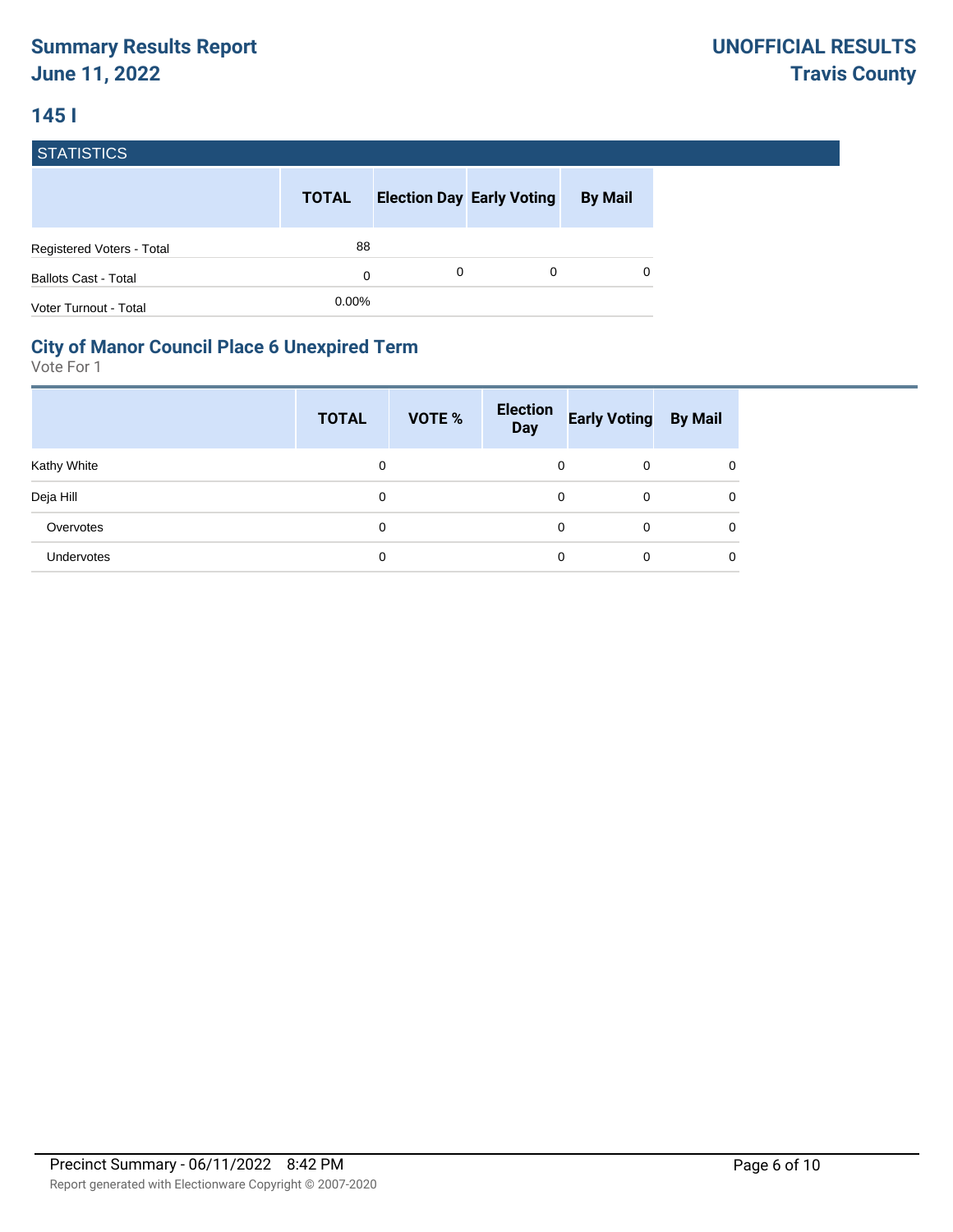|  | <b>STATISTICS</b> |
|--|-------------------|
|  |                   |
|  |                   |

|                             | <b>TOTAL</b> |     | <b>Election Day Early Voting</b> | <b>By Mail</b> |
|-----------------------------|--------------|-----|----------------------------------|----------------|
| Registered Voters - Total   | 3,573        |     |                                  |                |
| <b>Ballots Cast - Total</b> | 362          | 127 | 204                              | 31             |
| Voter Turnout - Total       | 10.13%       |     |                                  |                |

#### **City of Leander Councilmember Place 3**

Vote For 1

|                   | <b>TOTAL</b> | <b>VOTE %</b> | <b>Election</b><br><b>Day</b> | <b>Early Voting</b> | <b>By Mail</b> |
|-------------------|--------------|---------------|-------------------------------|---------------------|----------------|
| Juan Alanis       | 118          | 32.60%        | 35                            | 72                  | 11             |
| David McDonald    | 240          | 66.30%        | 91                            | 129                 | 20             |
| Overvotes         | 0            | $0.00\%$      | 0                             | 0                   | 0              |
| <b>Undervotes</b> | 4            | 1.10%         |                               | 3                   | 0              |

#### **City of Leander Councilmember Place 5**

|                      | <b>TOTAL</b> | <b>VOTE %</b> | <b>Election</b><br><b>Day</b> | <b>Early Voting</b> | <b>By Mail</b> |
|----------------------|--------------|---------------|-------------------------------|---------------------|----------------|
| <b>Chris Czernek</b> | 232          | 64.09%        | 85                            | 125                 | 22             |
| <b>Bill Louden</b>   | 128          | 35.36%        | 41                            | 78                  | 9              |
| Overvotes            | 0            | $0.00\%$      | 0                             | 0                   | $\mathbf 0$    |
| Undervotes           | 2            | 0.55%         |                               |                     | 0              |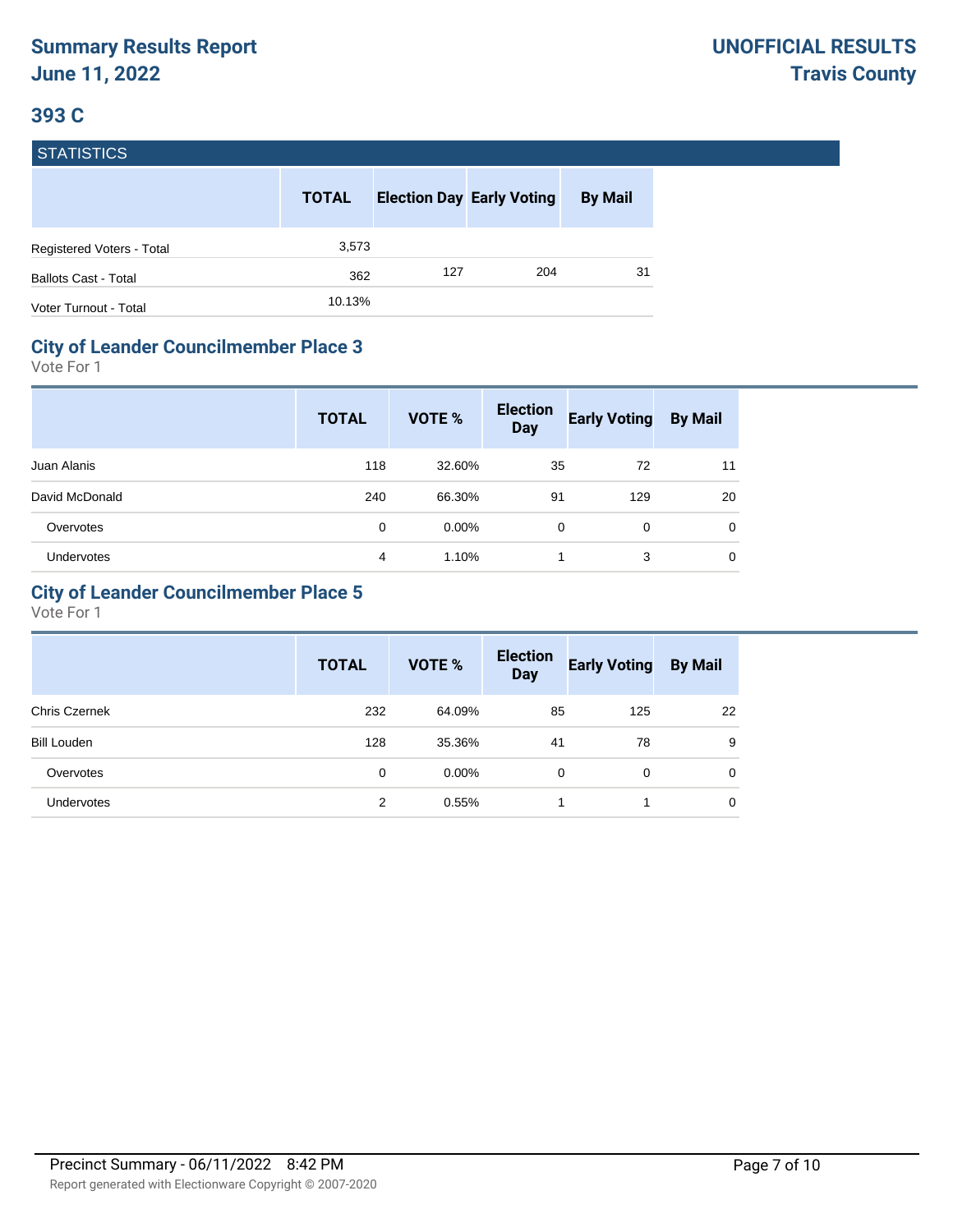| <b>STATISTICS</b>           |              |     |                                  |                |
|-----------------------------|--------------|-----|----------------------------------|----------------|
|                             | <b>TOTAL</b> |     | <b>Election Day Early Voting</b> | <b>By Mail</b> |
| Registered Voters - Total   | 3,305        |     |                                  |                |
| <b>Ballots Cast - Total</b> | 387          | 109 | 249                              | 29             |
| Voter Turnout - Total       | 11.71%       |     |                                  |                |

#### **City of Leander Councilmember Place 3**

Vote For 1

|                   | <b>TOTAL</b> | <b>VOTE %</b> | <b>Election</b><br><b>Day</b> | <b>Early Voting</b> | <b>By Mail</b> |
|-------------------|--------------|---------------|-------------------------------|---------------------|----------------|
| Juan Alanis       | 121          | 31.27%        | 46                            | 59                  | 16             |
| David McDonald    | 262          | 67.70%        | 59                            | 190                 | 13             |
| Overvotes         | 0            | $0.00\%$      | $\Omega$                      | 0                   | 0              |
| <b>Undervotes</b> | 4            | 1.03%         | 4                             | 0                   | 0              |

#### **City of Leander Councilmember Place 5**

|                      | <b>TOTAL</b> | <b>VOTE %</b> | <b>Election</b><br><b>Day</b> | <b>Early Voting</b> | <b>By Mail</b> |
|----------------------|--------------|---------------|-------------------------------|---------------------|----------------|
| <b>Chris Czernek</b> | 273          | 70.54%        | 66                            | 189                 | 18             |
| <b>Bill Louden</b>   | 114          | 29.46%        | 43                            | 60                  | 11             |
| Overvotes            | $\mathbf 0$  | $0.00\%$      | 0                             | 0                   | $\mathbf 0$    |
| <b>Undervotes</b>    | 0            | $0.00\%$      | 0                             | 0                   | 0              |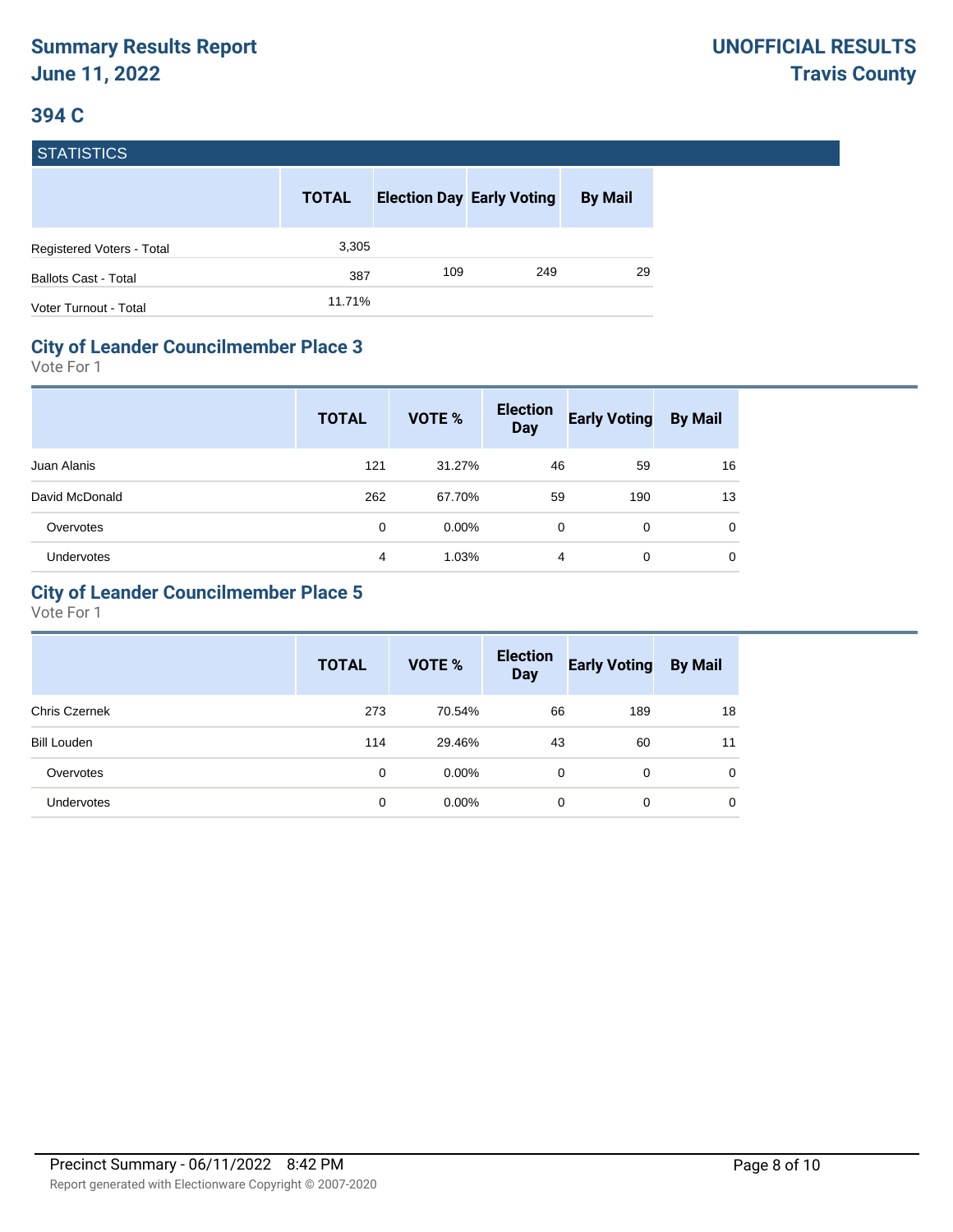#### **396 E**

#### **STATISTICS**

|                             | <b>TOTAL</b> |   | <b>Election Day Early Voting</b> | <b>By Mail</b> |
|-----------------------------|--------------|---|----------------------------------|----------------|
| Registered Voters - Total   | 73           |   |                                  |                |
| <b>Ballots Cast - Total</b> |              | 2 | 5                                | $\Omega$       |
| Voter Turnout - Total       | 9.59%        |   |                                  |                |

#### **City of Leander Councilmember Place 3**

Vote For 1

|                | <b>TOTAL</b>   | <b>VOTE %</b> | <b>Election</b><br><b>Day</b> | <b>Early Voting</b> | <b>By Mail</b> |
|----------------|----------------|---------------|-------------------------------|---------------------|----------------|
| Juan Alanis    | $\overline{2}$ | 28.57%        | $\Omega$                      | 2                   | 0              |
| David McDonald | 5              | 71.43%        | 2                             | 3                   | $\Omega$       |
| Overvotes      | 0              | $0.00\%$      | $\Omega$                      | $\Omega$            | $\Omega$       |
| Undervotes     | 0              | $0.00\%$      | 0                             | 0                   | $\Omega$       |

#### **City of Leander Councilmember Place 5**

|                      | <b>TOTAL</b> | <b>VOTE %</b> | <b>Election</b><br><b>Day</b> | <b>Early Voting</b> | <b>By Mail</b> |
|----------------------|--------------|---------------|-------------------------------|---------------------|----------------|
| <b>Chris Czernek</b> | 5            | 71.43%        | 2                             | 3                   | $\mathbf 0$    |
| <b>Bill Louden</b>   | 2            | 28.57%        | 0                             | 2                   | 0              |
| Overvotes            | 0            | $0.00\%$      | 0                             | 0                   | 0              |
| <b>Undervotes</b>    | 0            | $0.00\%$      | 0                             | 0                   | 0              |